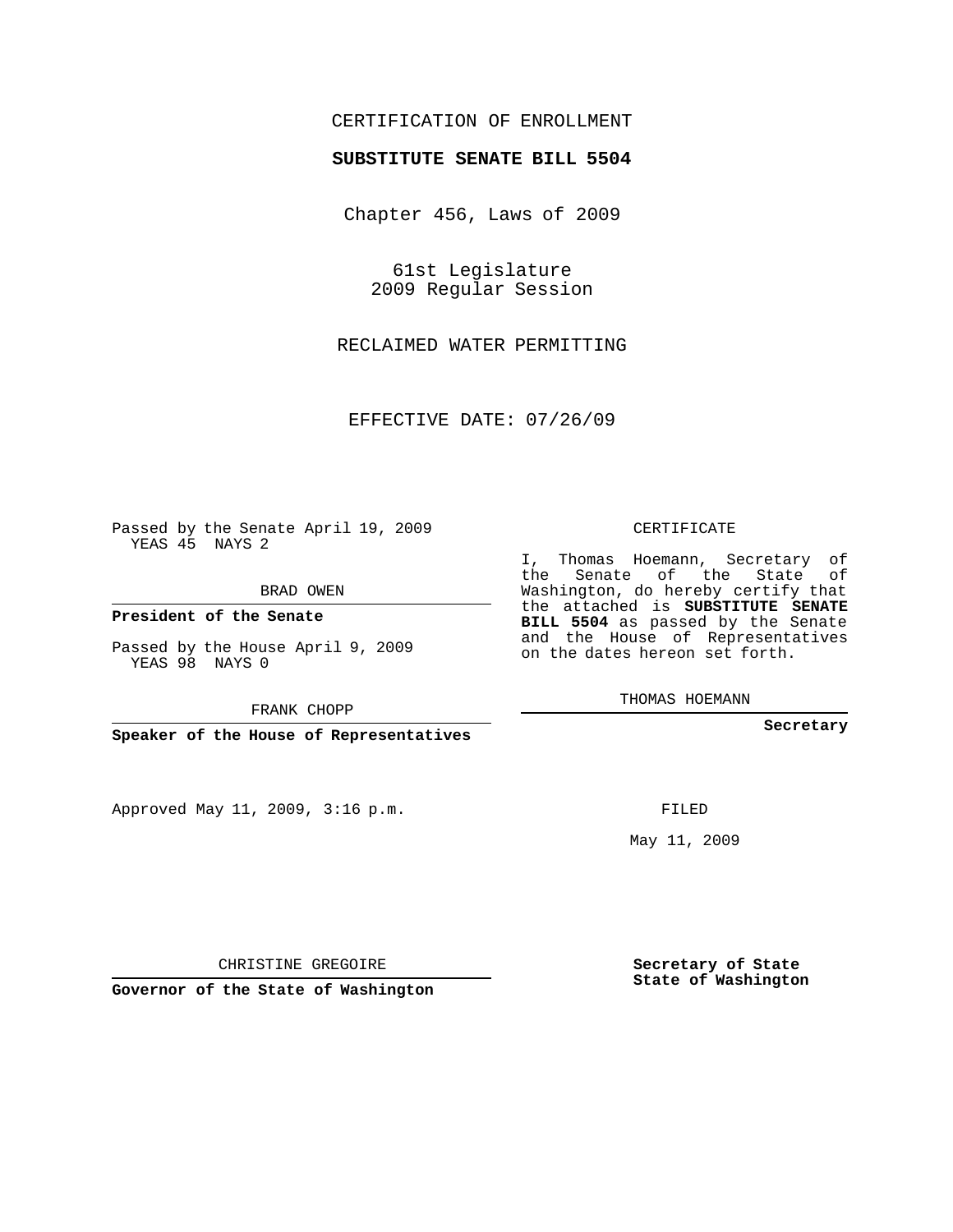# **SUBSTITUTE SENATE BILL 5504** \_\_\_\_\_\_\_\_\_\_\_\_\_\_\_\_\_\_\_\_\_\_\_\_\_\_\_\_\_\_\_\_\_\_\_\_\_\_\_\_\_\_\_\_\_

\_\_\_\_\_\_\_\_\_\_\_\_\_\_\_\_\_\_\_\_\_\_\_\_\_\_\_\_\_\_\_\_\_\_\_\_\_\_\_\_\_\_\_\_\_

AS AMENDED BY THE HOUSE

Passed Legislature - 2009 Regular Session

### **State of Washington 61st Legislature 2009 Regular Session**

**By** Senate Environment, Water & Energy (originally sponsored by Senators Fraser, Honeyford, Rockefeller, Marr, Kline, and Morton; by request of Department of Ecology)

READ FIRST TIME 02/11/09.

 AN ACT Relating to reclaimed water permitting; amending RCW 90.46.010, 90.46.015, 90.46.040, 90.46.080, 90.46.120, 90.48.465, 43.21B.110, 43.21B.300, and 43.21B.310; adding new sections to chapter 90.46 RCW; creating new sections; repealing RCW 90.46.060; and prescribing penalties.

BE IT ENACTED BY THE LEGISLATURE OF THE STATE OF WASHINGTON:

 **Sec. 1.** RCW 90.46.010 and 2006 c 279 s 4 are each amended to read as follows:

 The definitions in this section apply throughout this chapter unless the context clearly requires otherwise.

 (1) "Agricultural industrial process water" means water that has been used for the purpose of agricultural processing and has been adequately and reliably treated, so that as a result of that treatment, it is suitable for other agricultural water use.

 (2) "Agricultural processing" means the processing of crops or milk to produce a product primarily for wholesale or retail sale for human or animal consumption, including but not limited to potato, fruit, vegetable, and grain processing.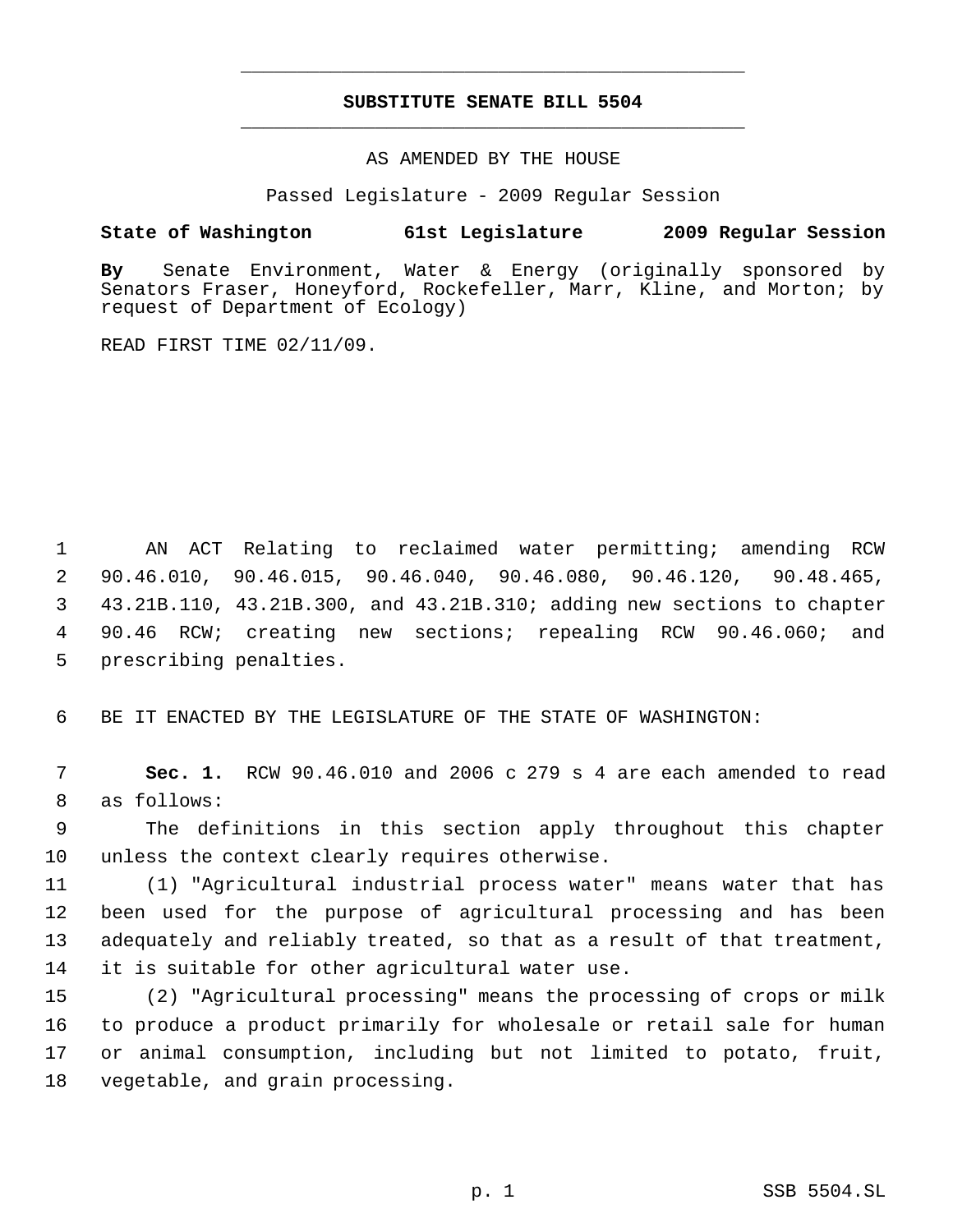(3) "Agricultural water use" means the use of water for irrigation and other uses related to the production of agricultural products. These uses include, but are not limited to, construction, operation, and maintenance of agricultural facilities and livestock operations at farms, ranches, dairies, and nurseries. Examples of these uses include, but are not limited to, dust control, temperature control, and fire control.

8 (4) (("Beneficial use" means the use of reclaimed water, that has 9 been-transported-from-the-point-of-production-to-the-point-of-use 10 without - an intervening discharge - to - the - waters - of - the - state, - for - a 11 beneficial purpose.

12  $(5)$ ) "Constructed beneficial use wetlands" means those wetlands 13 intentionally constructed on nonwetland sites to produce or ((replace)) 14 create natural wetland functions and values. ((Constructed beneficial 15 use wetlands are considered "waters of the state."

16  $(6)$ )) (5) "Constructed treatment wetlands" means ((those wetlands)) 17 wetland-like impoundments intentionally constructed on nonwetland sites 18 and managed for the primary purpose of ((polishing)) further treatment 19 or retention of reclaimed water ((or-aesthetics)) as distinct from 20 creating natural wetland functions and values. ((Constructed treatment 21 wetlands are considered part of the collection and treatment system and 22 are not considered "waters of the state."

23  $(7)$ ) (6) "Direct groundwater recharge" means the controlled 24 subsurface addition of water directly ((to the groundwater basin-that 25 results in the replenishment of)) into groundwater for the purpose of 26 replenishing groundwater.

27 (((8)) (7) "Greywater or gray water" means ((wastewater having the 28 consistency and strength of residential)) domestic type ((wastewater. 29 Greywater includes wastewater) flows from bathtubs, showers, bathroom 30 sinks, washing machines, dishwashers, and kitchen or utility sinks( $(\tau)$ 31 showers, and laundry fixtures, but)). Gray water does not include flow 32 from a toilet or urinal ((waters)).

 (((9) "Groundwater recharge)) (8) "State drinking water contaminant criteria" means the contaminant criteria found in the drinking water quality standards adopted by the state board of health pursuant to chapter 43.20 RCW and the department of health pursuant to chapter 70.119A RCW.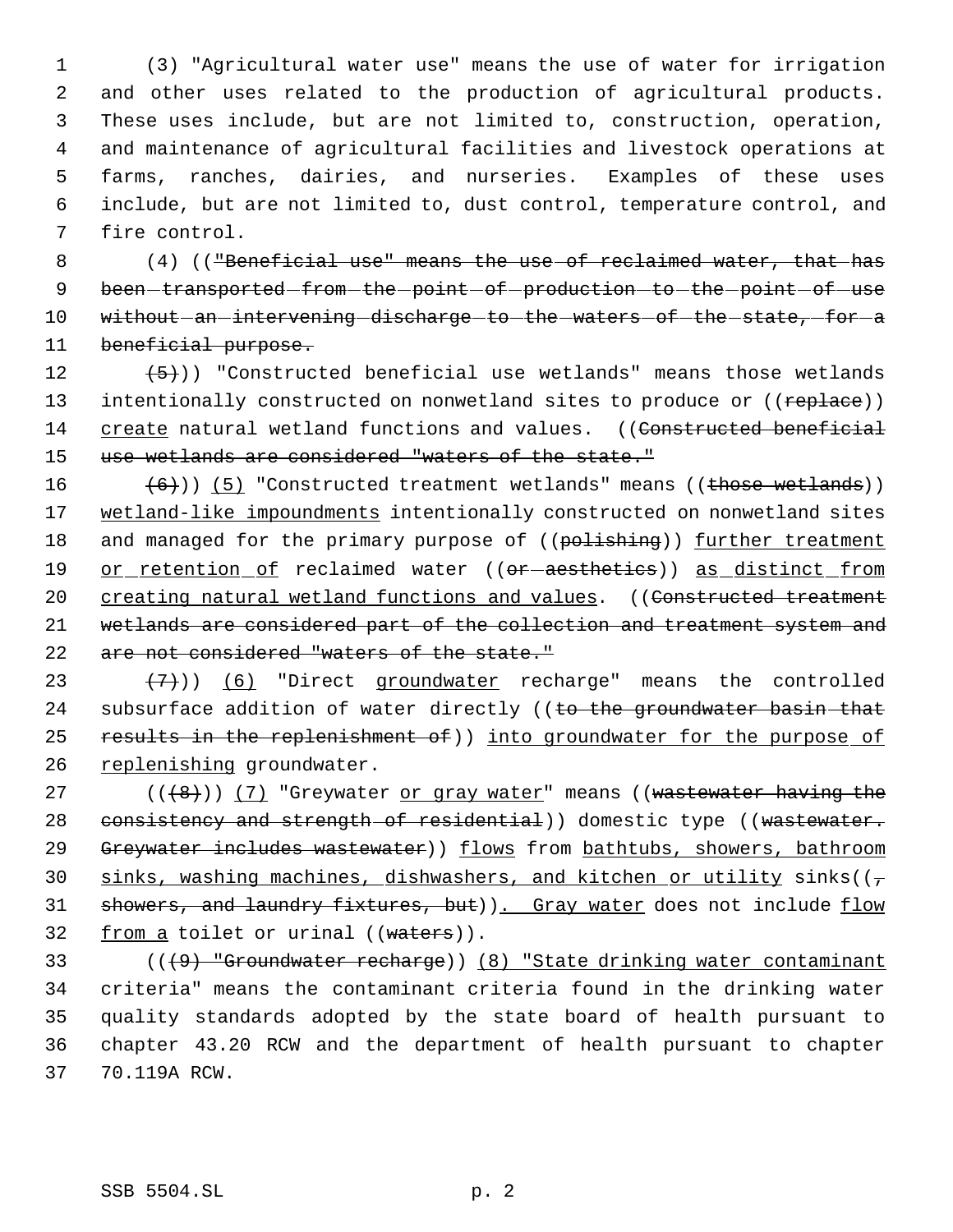$((+10))$  (9) "Industrial reuse water" means water that has been used for the purpose of industrial processing and has been adequately and reliably treated so that, as a result of that treatment, it is suitable for other uses.

 $((+11))$   $(10)$  "Land application" means use of reclaimed water as permitted under this chapter for the purpose of irrigation or watering of landscape ((enhancement for residential, business, and governmental 8 purposes) vegetation.

9 (( $(12)$ )) (11) "Person" means any state, individual, public or private corporation, political subdivision, governmental subdivision, governmental agency, municipality, copartnership, association, firm, trust estate, or any other legal entity whatever.

13 (((+13))) (12) "Planned groundwater recharge project" means any 14 reclaimed water project designed for the purpose of recharging 15 groundwater( $(\frac{1}{t} - \frac{1}{t})$  direct recharge or surface percolation)).

16  $((+14))$   $(13)$  "Reclaimed water" means ((effluent)) water derived in 17 any part from ((sewage from a)) wastewater ((treatment system)) with a 18 domestic wastewater component that has been adequately and reliably 19 treated, so that ((as a result of that treatment, it is suitable for a 20 beneficial use or a controlled use that would not otherwise occur and 21 is no longer considered wastewater.

 $(15)$  -"Reclamation criteria" means the criteria set forth in the water reclamation and reuse interim standards and subsequent revisions 24 adopted by the department of ecology and the department of health)) it can be used for beneficial purposes. Reclaimed water is not considered a wastewater.

27 (14) "Wastewater" means water-carried wastes from residences, 28 buildings, industrial and commercial establishments, or other places, 29 together with such groundwater infiltration and inflow as may be 30 present.

31 (( $(16)$  "Sewage")) (15) "Domestic wastewater" means ((water-carried 32 human-wastes-from-residences, -buildings, -industrial -and-commercial 33 establishments,  $-$  or  $-$  other  $-$  places,  $-$  together  $-$  with  $-$  such  $-$  groundwater 34 infiltration, - surface - waters, - or - industrial - wastewater - as - may - be 35 present)) wastewater from greywater, toilet, or urinal sources.

36  $((+17))$  (16) "Streamflow or surface water augmentation" means the 37 ((discharge)) intentional use of reclaimed water (( $\pm$ o)) for rivers and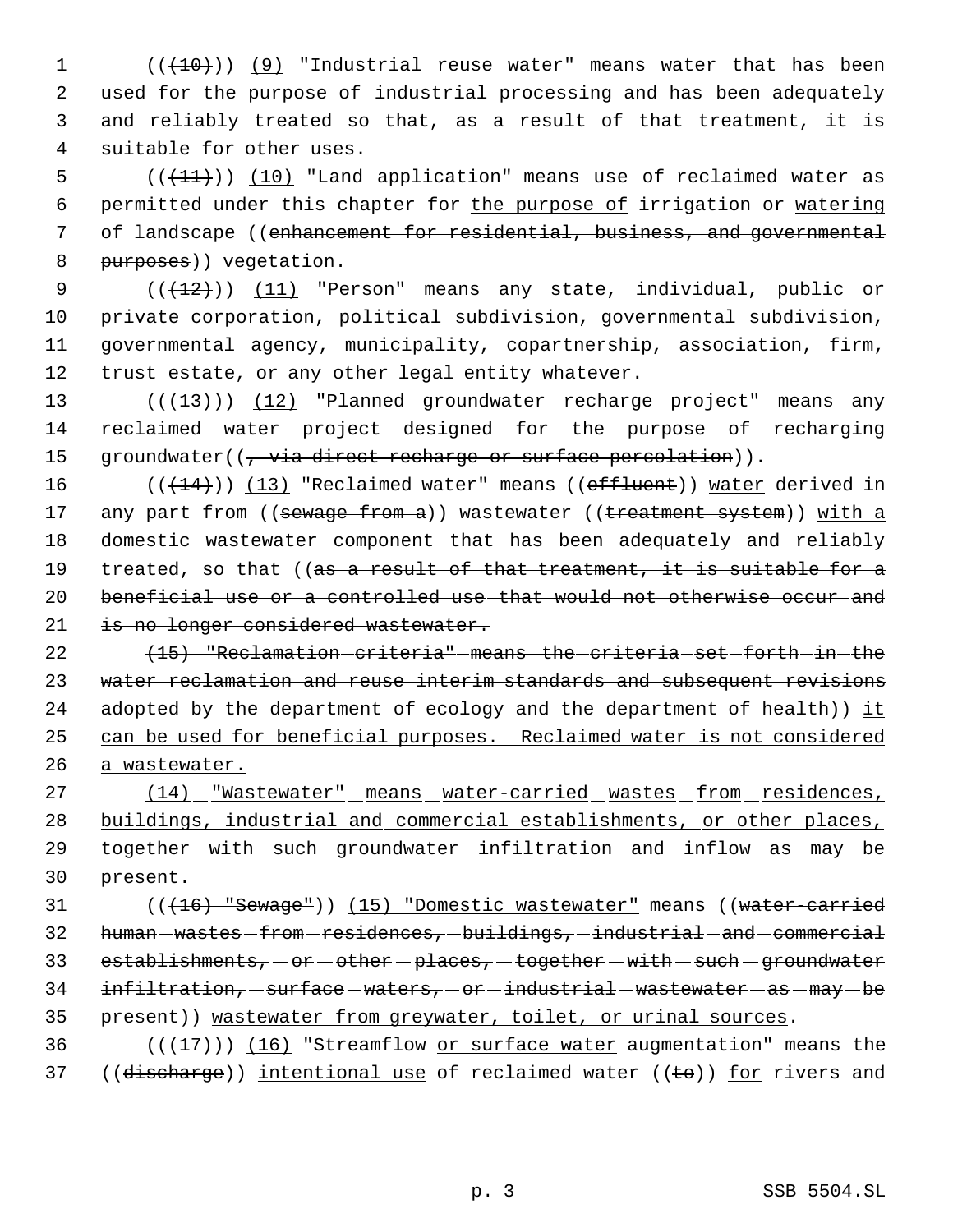1 streams of the state or other surface water bodies, ((but-not 2 wetlands)) for the purpose of increasing volumes.

  $((+18))$   $(17)$  "Surface percolation" means the controlled 4 application of water to the ground surface or to unsaturated soil for the purpose of replenishing groundwater.

6  $((+19))$   $(18)$  "User" means any person who uses reclaimed water.

7 (( $(20)$  "Wastewater" means water and wastes discharged from homes, 8 businesses, and industry to the sewer system.

 $(21)$ ) (19) "Wetland or wetlands" means areas that are inundated or saturated by surface water or groundwater at a frequency and duration sufficient to support, and that under normal circumstances do support, a prevalence of vegetation typically adapted to life in saturated soil conditions. Wetlands generally include swamps, marshes, bogs, and similar areas. Wetlands regulated under this chapter shall be delineated in accordance with the manual adopted by the department of ecology pursuant to RCW 90.58.380.

 (20) "Lead agency" means either the department of health or the 18 department of ecology that has been designated by rule as the agency 19 that will coordinate, review, issue, and enforce a reclaimed water 20 permit issued under this chapter.

 (21) "Nonlead agency" means either the department of health or the department of ecology, whichever is not the lead agency for purposes of 23 this chapter.

 **Sec. 2.** RCW 90.46.015 and 2006 c 279 s 1 are each amended to read as follows:

 (1) The department of ecology shall, in coordination with the department of health, adopt rules for reclaimed water use consistent with this chapter. The rules must address all aspects of reclaimed water use, including commercial and industrial uses, land applications, direct groundwater recharge, wetland discharge, surface percolation, 31 constructed wetlands, and streamflow or surface water augmentation. The department of health shall, in coordination with the department of ecology, adopt rules for greywater reuse. The rules must also designate whether the department of ecology or the department of health 35 will be the lead ((permitting or regulatory)) agency responsible for a particular aspect of reclaimed water use. In developing the rules, the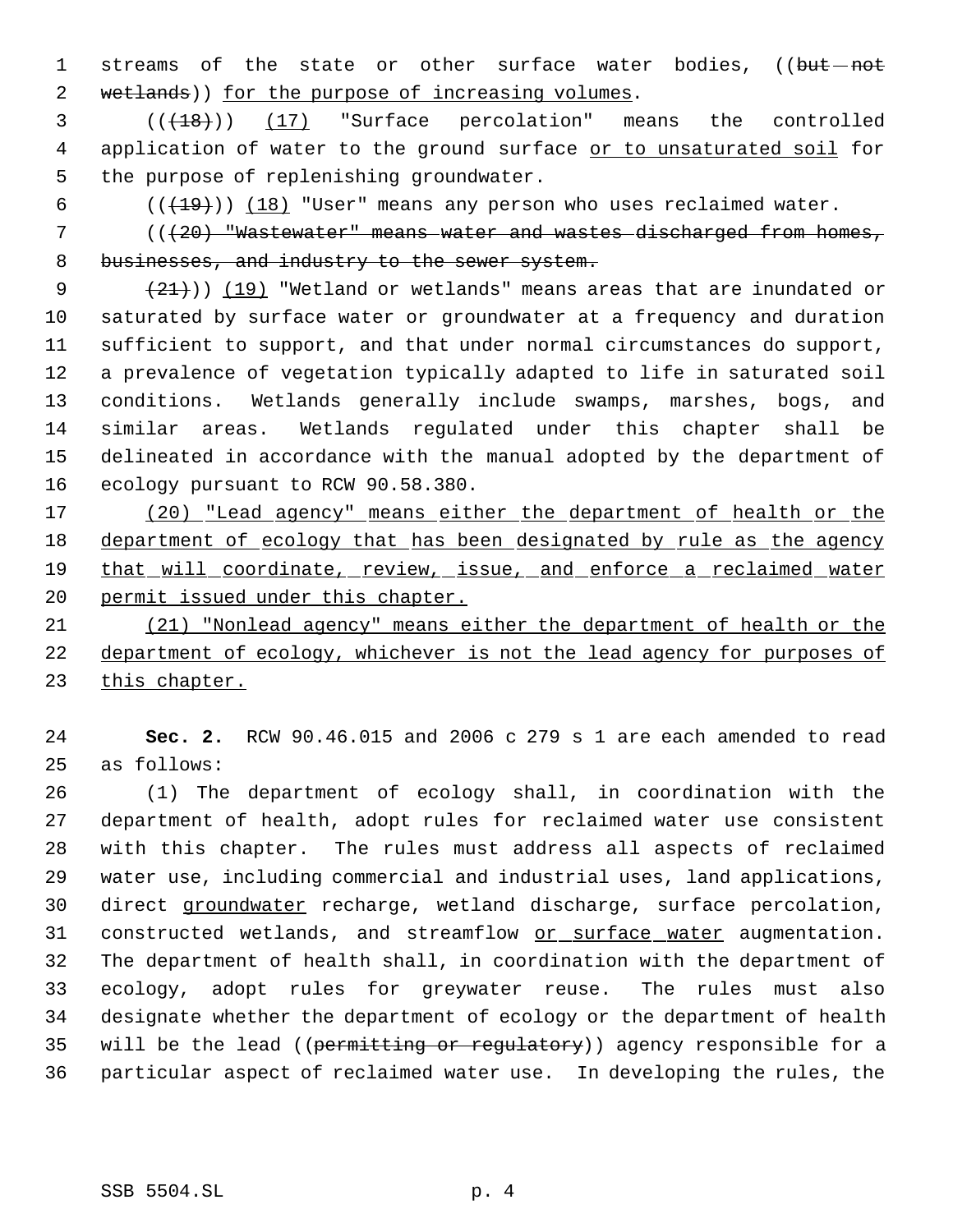departments of health and ecology shall amend or rescind any existing rules on reclaimed water in conflict with the new rules.

 (2) All rules required to be adopted pursuant to this section must be completed no later than December 31, 2010, although the department of ecology is encouraged to adopt the final rules as soon as possible.

 (3) The department of ecology must consult with the advisory committee created under RCW 90.46.050 in all aspects of rule development required under this section.

 **Sec. 3.** RCW 90.46.040 and 2006 c 279 s 6 are each amended to read as follows:

11 (1)(( $\frac{1}{a}$ )) The department of ecology shall, in coordination with the department of health, adopt a single set of standards, procedures, and guidelines, on or before August 1, 1993, for land applications of reclaimed water.

15  $((+b))$   $(2)$  Standards adopted under this section are superseded by any rules adopted by the department of ecology pursuant to RCW 90.46.015 as they relate to the land application of reclaimed water.

18  $((2)$  A permit is required for any land application of reclaimed 19 water. The department of ecology may issue a reclaimed water permit 20 under chapter 90.48 RCW to the generator of reclaimed water who may  $then - distribute - the - water, - subject - to - provisions - in - the - permit$  governing the location, rate, water quality, and purpose of use. The 23 department-of-ecology-shall-not-issue-more-than-one-permit-for-any 24 individual land application of reclaimed water to a single generator.

25 (3) In cases where the department of ecology determines, in land applications of reclaimed water, that a significant risk to the public 27 health - exists, - the -department - shall - refer - the - application - to - the department of health for review and consultation and the department of health may require fees appropriate for review and consultation from the applicant pursuant to RCW 43.70.250.

 (4) A permit under this section for use of reclaimed water may be 32 issued only to:

```
33 (a) A municipal, quasi-municipal, or other governmental entity;
```
(b) A private utility as defined under RCW 36.94.010; or

 (c) The holder of a waste discharge permit issued under chapter 90.48 RCW.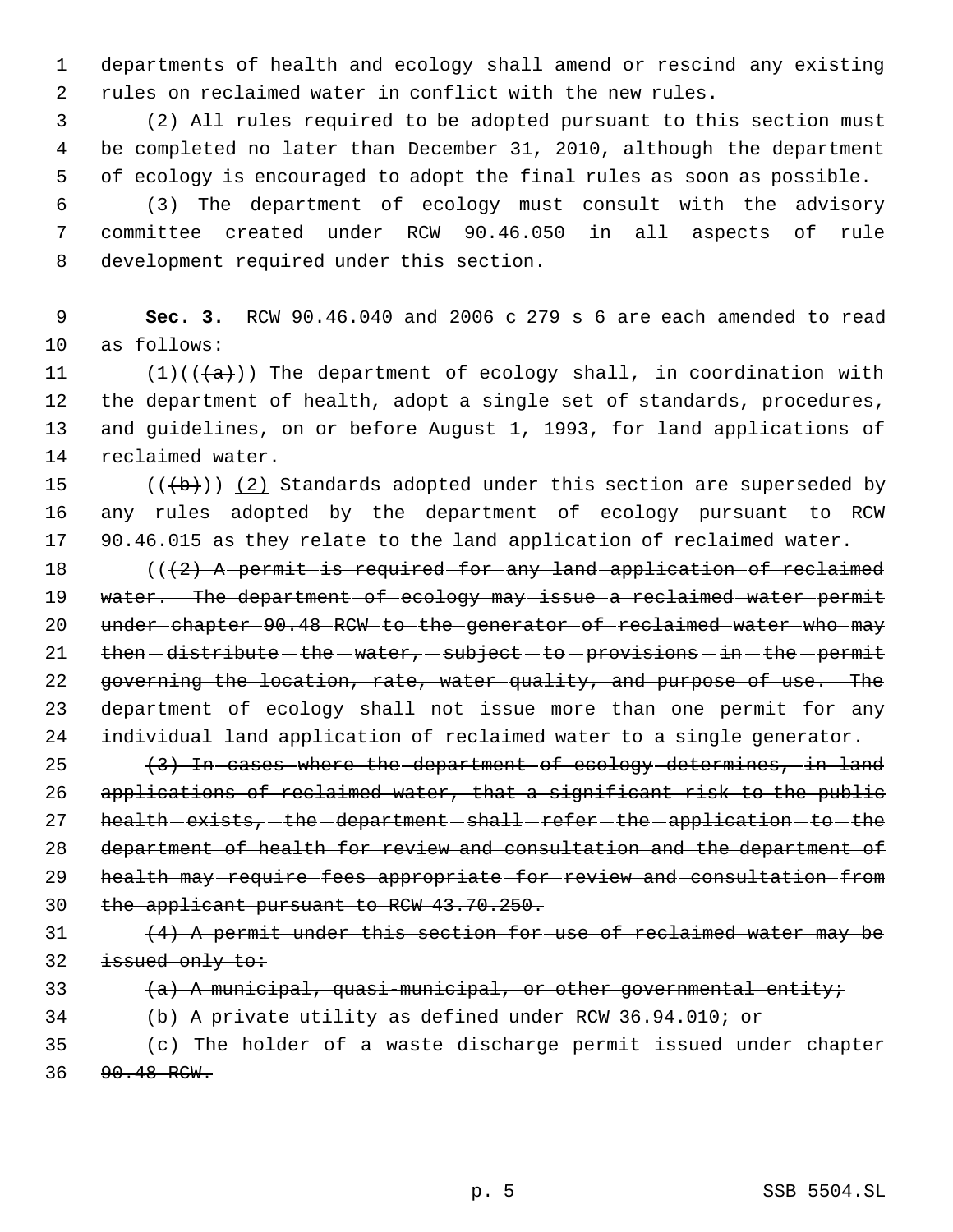$\left(5\right)$  -The -authority -and -duties -created -in -this -section -are -in addition to any authority and duties already provided in law. Nothing 3 in - this - section - limits - the - powers - of - the - state - or - any - political 4 subdivision to exercise such authority.

 (6) Before deciding whether to issue a permit under this section to a private utility, the department of ecology may require information 7 that is reasonable and necessary to determine whether the private  $u$ tility  $-$  has  $-$  the  $-$  financial  $-$  and  $-$  other  $-$  resources  $-$  to  $-$  ensure  $-$  the  $reliability - continuity - and - supervision - of - the - recalained - water$ facility.)

 **Sec. 4.** RCW 90.46.080 and 2006 c 279 s 9 are each amended to read as follows:

 (1) Except as otherwise provided in this section, reclaimed water may be beneficially used for surface percolation provided the reclaimed 15 water meets the ((groundwater - recharge)) state drinking water 16 contaminant criteria as measured in groundwater beneath or down gradient of the recharge project site, and has been incorporated into a sewer or water comprehensive plan, as applicable, adopted by the applicable local government and approved by the department of health or department of ecology as applicable.

21 (2) If the state ((groundwater recharge)) drinking water 22 contaminant criteria ((as defined by RCW 90.46.010)) do not contain a standard for a constituent or contaminant, the department of ecology shall establish a discharge limit consistent with the goals of this chapter, except as otherwise provided in this section.

 (3) Except as otherwise provided in this section, reclaimed water 27 that does not meet the ((groundwater recharge)) state drinking water contaminant criteria may be beneficially used for surface percolation where the department of ecology, in consultation with the department of health, has specifically authorized such use at such lower standard.

 (4) The provisions of this section are superseded by any rules adopted by the department of ecology pursuant to RCW 90.46.015 as they relate to surface percolation.

 **Sec. 5.** RCW 90.46.120 and 2007 c 445 s 3 are each amended to read as follows:

(1) The owner of a wastewater treatment facility that is reclaiming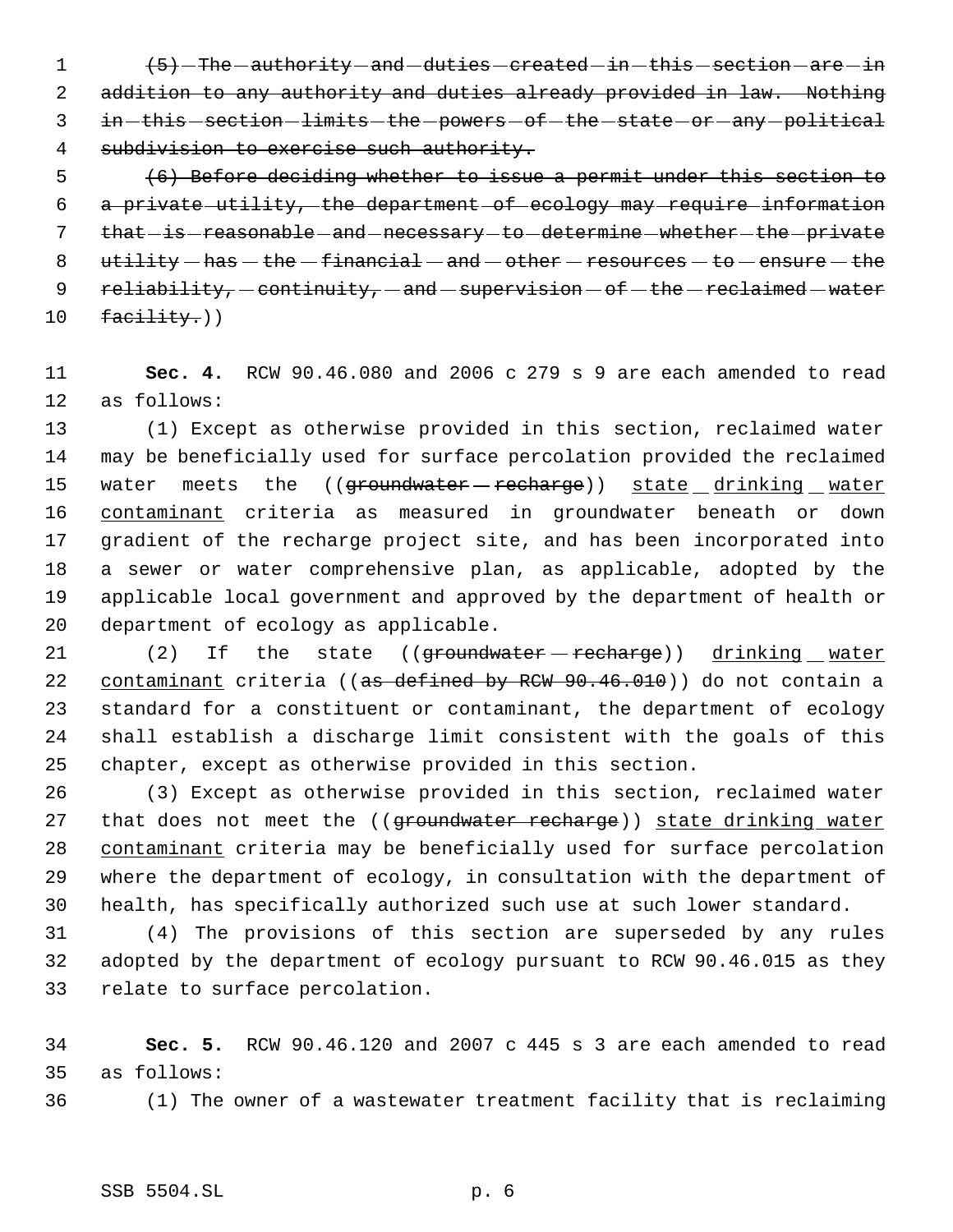1 water with a permit issued under this chapter has the exclusive right 2 to any reclaimed water generated by the wastewater treatment facility. 3 Use, distribution, storage, and the recovery from ((aquifer)) storage 4 of reclaimed water ((by-the-owner-of-the-wastewater-treatment 5 facility)) permitted under this chapter is exempt from the permit 6 requirements of RCW 90.03.250 and 90.44.060, provided that a permit for 7 recovery of reclaimed water from aquifer storage ((and recovery)) shall 8 be reviewed under the standards established under RCW 90.03.370(2) for 9 aquifer storage and recovery projects. Revenues derived from the 10 reclaimed water facility shall be used only to offset the cost of 11 operation of the wastewater utility fund or other applicable source of 12 systemwide funding.

13 (2) If the proposed use ((or uses)) of reclaimed water ((are 14 intended)) is to augment or replace potable water supplies or to create 15 the potential for the development of an additional new potable water 16 ((supplies, such use or uses shall be considered in the development of 17 any regional water supply plan or plans addressing potable water supply 18 service by multiple water purveyors. Such water supply plans include 19 plans developed by multiple jurisdictions under the relevant provisions 20 of chapters 43.20, 70.116, 90.44, and 90.82 RCW, and the water supply 21 provisions under the utility element of chapter 36.70A RCW. The method 22 by which such plans are approved shall remain unchanged. The owner of 23 a wastewater treatment facility that proposes to reclaim water shall be 24 included as a participant in the development of such regional water 25 supply plan or plans)) supply, then regional water supply plans, or any 26 other potable water supply plans prepared by multiple water purveyors, 27 must consider the proposed use of the reclaimed water as they are 28 developed or updated.

 (a) Regional water supply plans include those adopted under state board of health laws (chapter 43.20 RCW), the public water system coordination act of 1977 (chapter 70.116 RCW), groundwater protection laws (chapter 90.44 RCW), and the watershed planning act (chapter 90.82 33 RCW).

# 34 (b) The requirement to consider the use of reclaimed water does not 35 change the plan approval process established under these statutes.

36 (c) When regional water supply plans are being developed, the 37 owners of wastewater treatment facilities that produce or propose to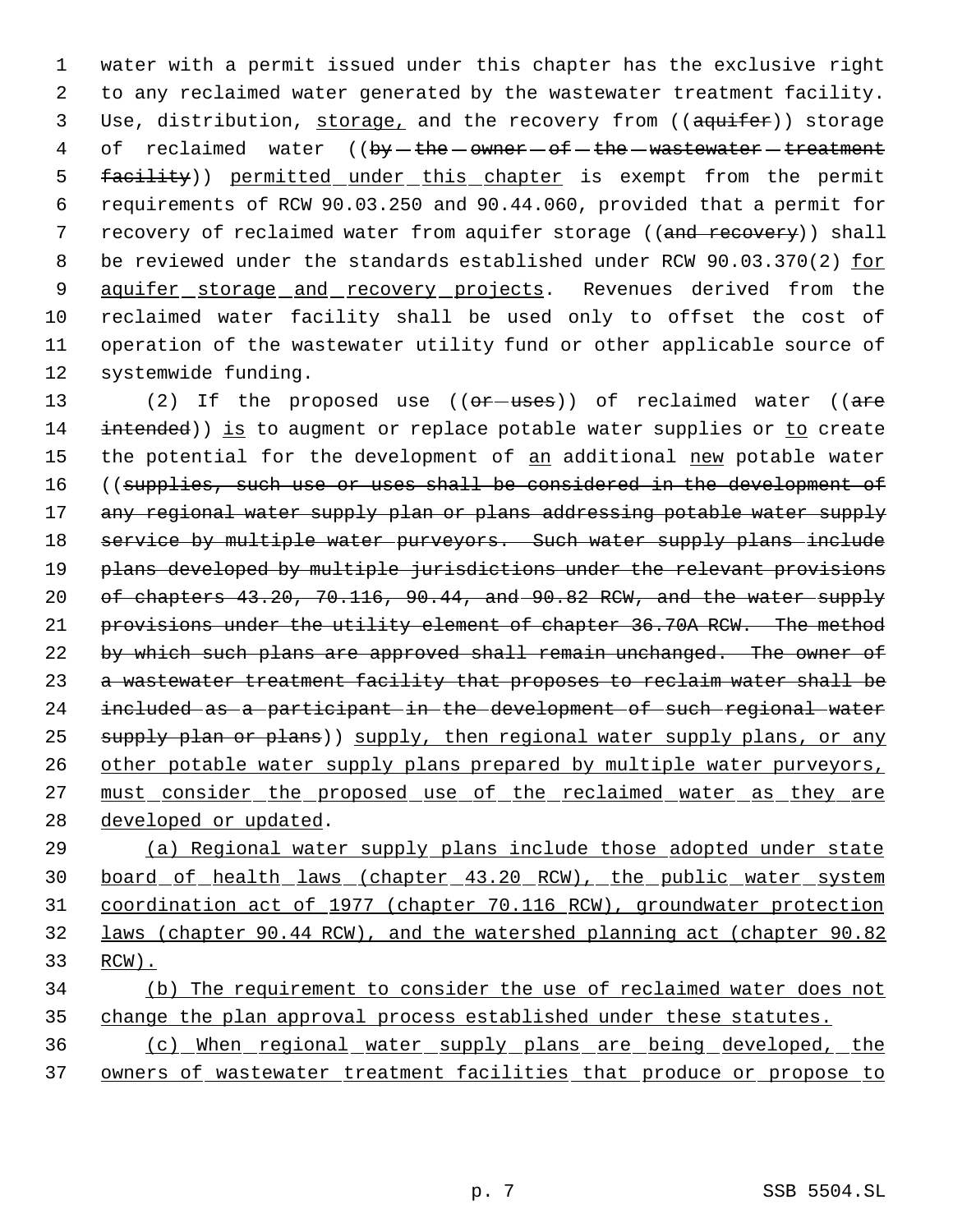1 produce reclaimed water for use within the planning area must be

included in the planning process.

3 (3) ((Where - opportunities - for - the -use - of - reclaimed - water - exist 4 within the period of time addressed by a water system plan, a water 5 supply-plan, -or -a coordinated -water -system -plan -developed)) When reclaimed water is available or is proposed for use under a water 7 supply or wastewater plan developed under chapter((s)) 43.20, 70.116, 8 90.44, ((and))  $90.48$ , or 90.82 RCW((, and the water supply provisions 9 under the utility element of chapter  $36.70A$  RCW<sub>r</sub>)) these plans must be 10 ((developed - and)) coordinated to ensure that opportunities for reclaimed water are evaluated. The requirements of this subsection (3) do not apply to water system plans developed under chapter 43.20 RCW for utilities serving less than one thousand service connections.

 (4) The provisions of any plan for reclaimed water, developed under the authorities in subsections (2) and (3) of this section, should be included by a city, town, or county in reviewing provisions for water supplies in a proposed short plat, short subdivision, or subdivision under chapter 58.17 RCW, where reclaimed water supplies may be proposed for nonpotable purposes in the short plat, short subdivision, or subdivision.

 (5) By November 30, 2009, the department of ecology shall review 22 comments from the reclaimed water advisory committee under RCW 23 90.46.050 and the reclaimed water and water rights advisory committee 24 under the direction of the department of ecology and submit a 25 recommendation to the legislature on the impairment requirements and 26 standards for reclaimed water. The department of ecology shall also provide a report to the legislature that describes the opinions of the stakeholders on the impairment requirements and standards for reclaimed water.

 **Sec. 6.** RCW 90.48.465 and 2002 c 361 s 2 are each amended to read as follows:

 (1) The department shall establish annual fees to collect expenses for issuing and administering each class of permits under RCW 90.48.160, 90.48.162, and 90.48.260. An initial fee schedule shall be established by rule and be adjusted no more often than once every two years. This fee schedule shall apply to all permits, regardless of date of issuance, and fees shall be assessed prospectively. All fees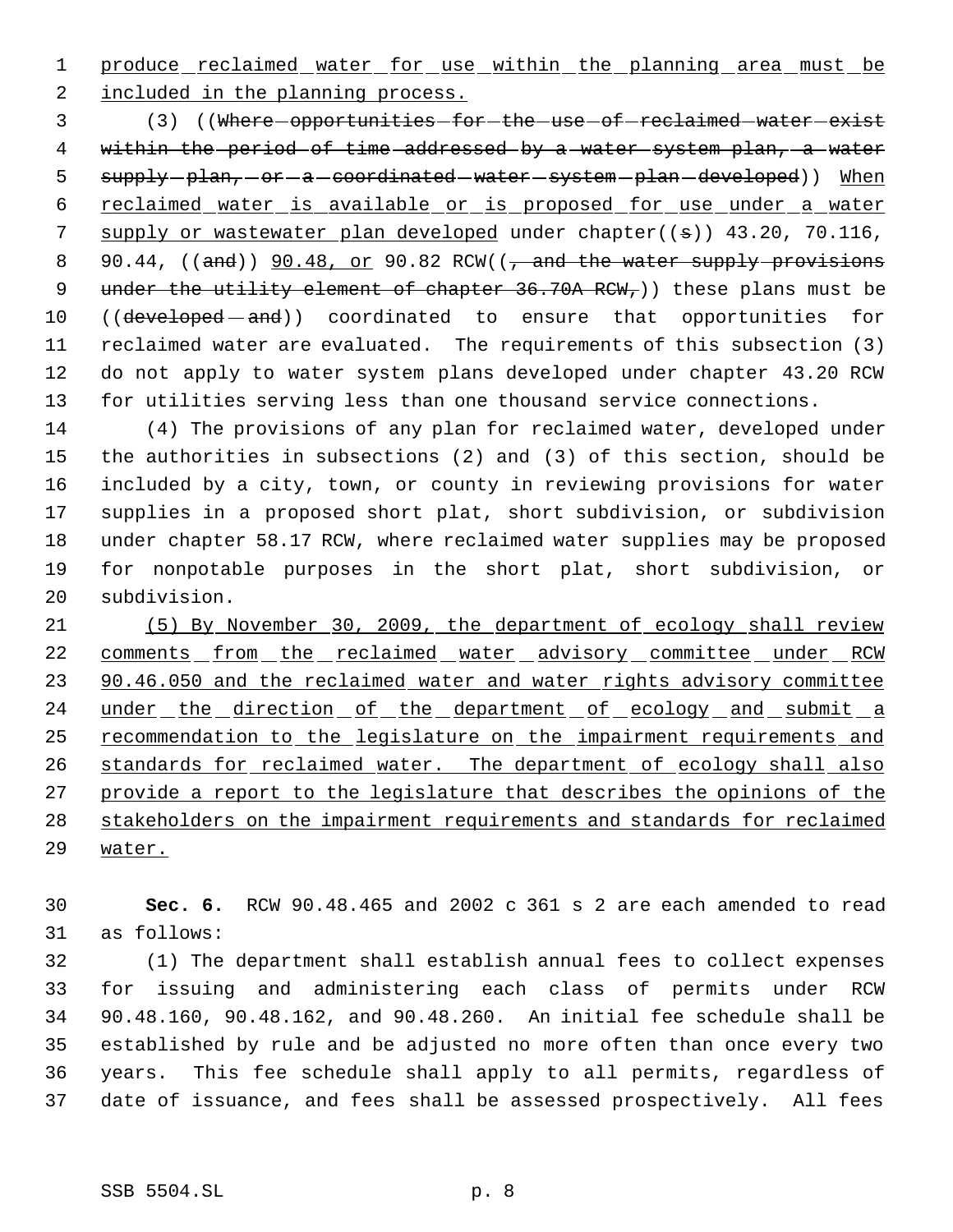charged shall be based on factors relating to the complexity of permit issuance and compliance and may be based on pollutant loading and toxicity and be designed to encourage recycling and the reduction of the quantity of pollutants. Fees shall be established in amounts to fully recover and not to exceed expenses incurred by the department in processing permit applications and modifications, monitoring and evaluating compliance with permits, conducting inspections, securing laboratory analysis of samples taken during inspections, reviewing plans and documents directly related to operations of permittees, overseeing performance of delegated pretreatment programs, and supporting the overhead expenses that are directly related to these activities.

 (2) The annual fee paid by a municipality, as defined in 33 U.S.C. Sec. 1362, for all domestic wastewater facility permits issued under RCW 90.48.162 and 90.48.260 shall not exceed the total of a maximum of fifteen cents per month per residence or residential equivalent contributing to the municipality's wastewater system.

 (3) The department shall ensure that indirect dischargers do not pay twice for the administrative expense of a permit. Accordingly, administrative expenses for permits issued by a municipality under RCW 90.48.165 are not recoverable by the department.

 (4) In establishing fees, the department shall consider the economic impact of fees on small dischargers and the economic impact of fees on public entities required to obtain permits for storm water runoff and shall provide appropriate adjustments.

 (5) The fee for an individual permit issued for a dairy farm as defined under chapter 90.64 RCW shall be fifty cents per animal unit up to one thousand two hundred fourteen dollars for fiscal year 1999. The fee for a general permit issued for a dairy farm as defined under chapter 90.64 RCW shall be fifty cents per animal unit up to eight hundred fifty dollars for fiscal year 1999. Thereafter, these fees may rise in accordance with the fiscal growth factor as provided in chapter 43.135 RCW.

 (6) The fee for a general permit or an individual permit developed solely as a result of the federal court of appeals decision in *Headwaters, Inc. v. Talent Irrigation District*, 243 F.3rd 526 (9th Cir. 2001) is limited, until June 30, 2003, to a maximum of three hundred dollars. Such a permit is required only, and as long as, the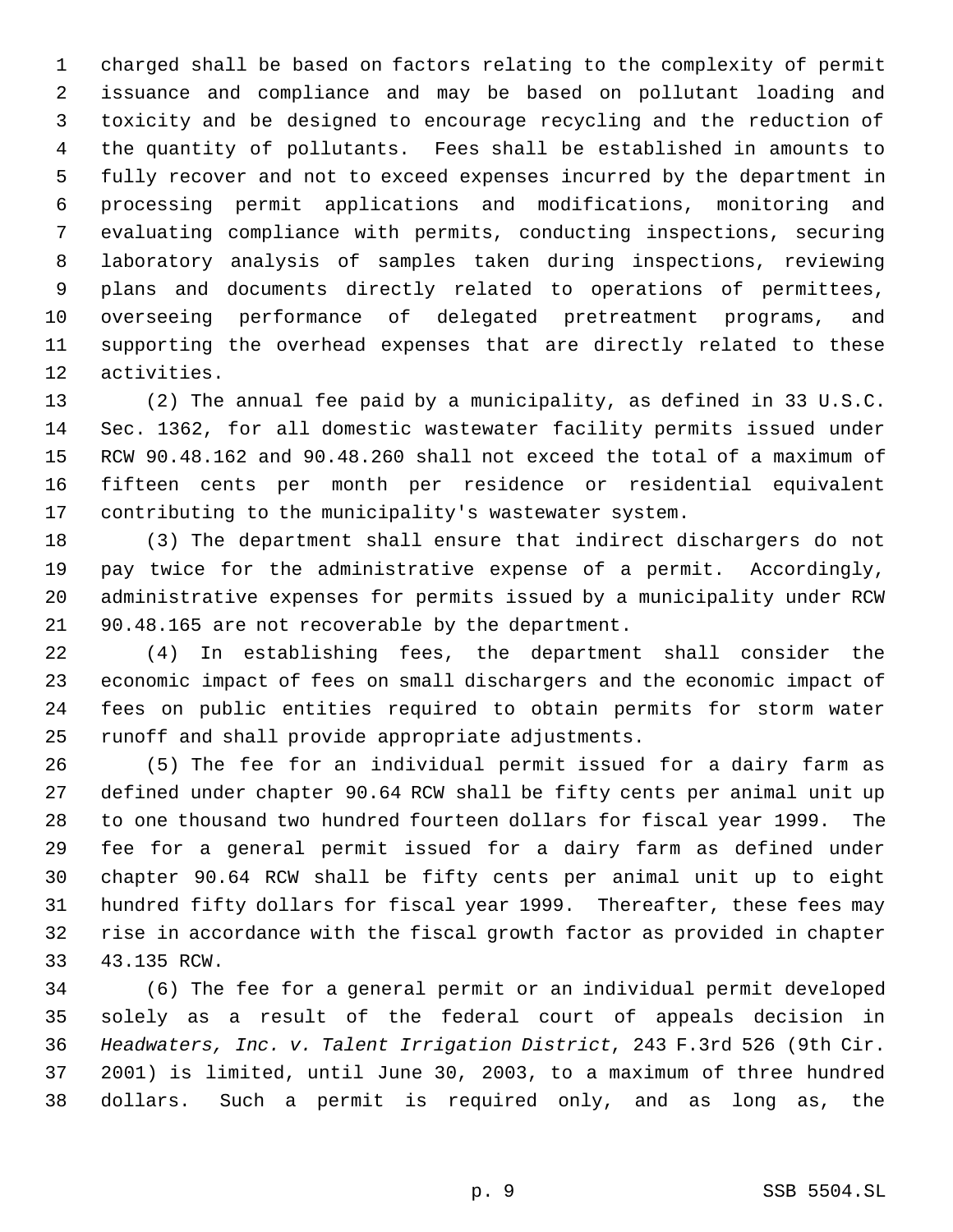interpretation of this court decision is not overturned or modified by future court rulings, administrative rule making, or clarification of scope by the United States environmental protection agency or legislative action. In such a case the department shall take appropriate action to rescind or modify these permits.

 (7) All fees collected under this section shall be deposited in the water quality permit account hereby created in the state treasury. Moneys in the account may be appropriated only for purposes of 9 administering permits under section 9 of this act, RCW 90.48.160, 90.48.162, and 90.48.260.

 (8) The department shall present a biennial progress report on the use of moneys from the account to the legislature. The report will be due December 31st of odd-numbered years. The report shall consist of information on fees collected, actual expenses incurred, and anticipated expenses for the current and following fiscal years.

 NEW SECTION. **Sec. 7.** LEAD AGENCY DUTIES. (1) The department of ecology and the department of health shall have authority to carry out all the provisions of this chapter including, but not limited to, permitting and enforcement. Only the department of ecology or the department of health may act as a lead agency for purposes of this chapter and will be established as such by rule. Enforcement of a permit issued under this chapter shall be at the sole discretion of the lead agency that issued the permit.

 (2) All permit applications shall be referred to the nonlead agency for review and consultation. The nonlead agency may choose to limit the scope of its review.

 (3) The authority and duties created in this chapter are in addition to any authority and duties already provided in law. Nothing in this chapter limits the powers of the state or any political subdivision to exercise such authority.

 NEW SECTION. **Sec. 8.** VIOLATIONS--INJUNCTIONS AND LEGAL PROCEEDINGS AUTHORIZED. The lead agency, with the assistance of the attorney general, is authorized to bring any appropriate action at law or in equity, including action for injunctive relief, as may be necessary to carry out the provisions of this chapter. The lead agency may bring the action in the superior court of the county in which the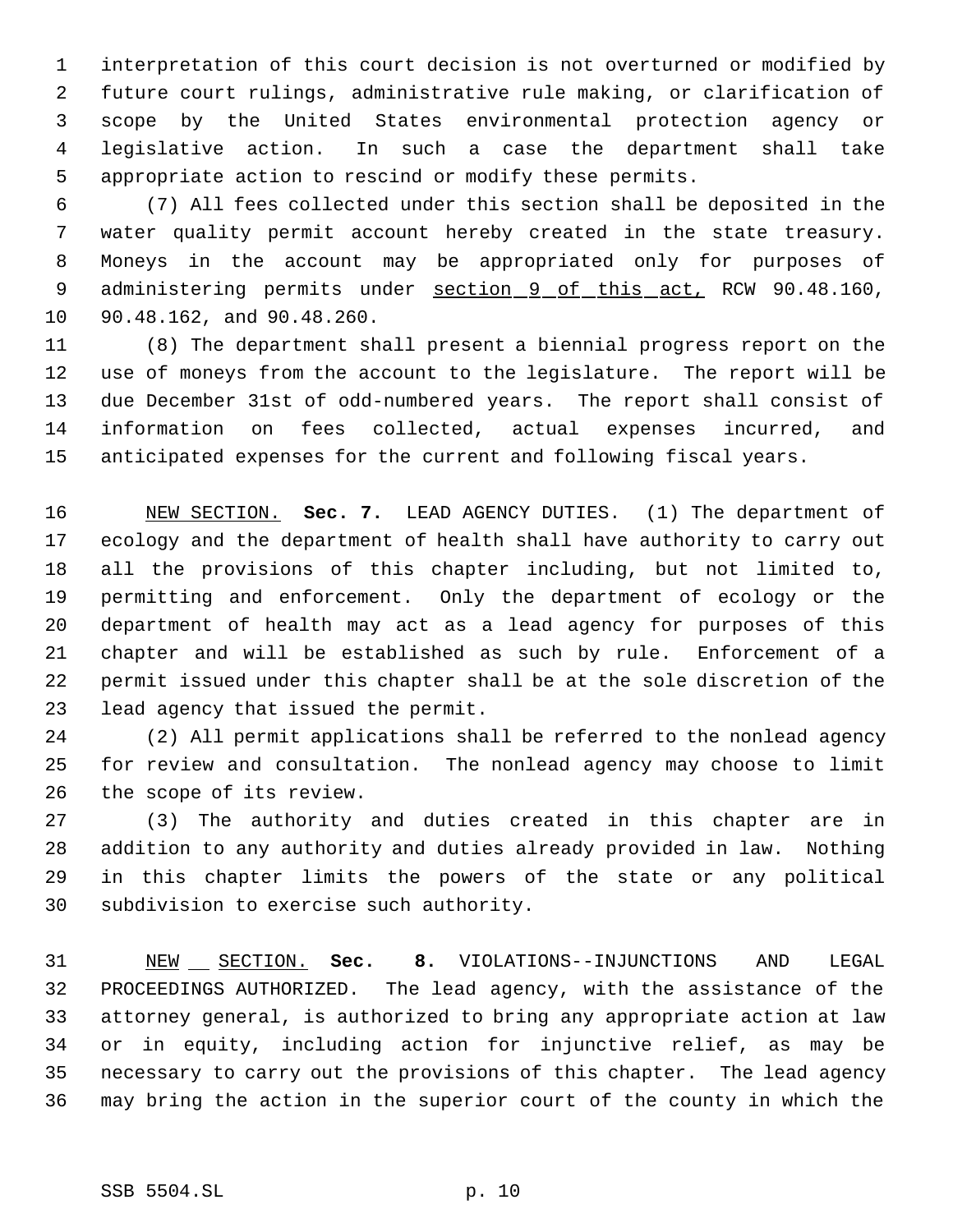violation occurred or in the superior court of Thurston county. The court may award reasonable attorneys' fees for the cost of the attorney general's office in representing the lead agency.

 NEW SECTION. **Sec. 9.** OPERATING PERMIT REQUIRED. (1) Any person proposing to generate any type of reclaimed water for a use regulated under this chapter shall obtain a permit from the lead agency prior to distribution or use of that water. The permittee may then distribute and use the water, subject to the provisions in the permit. The permit must include provisions that protect human health and the environment. At a minimum, the permit must:

(a) Assure adequate and reliable treatment; and

(b) Govern the water quality, location, rate, and purpose of use.

(2) A permit under this chapter may be issued only to:

(a) A municipal, quasi-municipal, or other governmental entity;

(b) A private utility as defined in RCW 36.94.010;

 (c) The holder of a waste disposal permit issued under chapter 90.48 RCW; or

 (d) The owner of an agricultural processing facility that is generating agricultural industrial process water for agricultural use, or the owner of an industrial facility that is generating industrial process water for reuse.

 (3) Before deciding whether to issue a permit under this section to a private utility, the lead agency may require information that is reasonable and necessary to determine whether the private utility has the financial and other resources to ensure the reliability, continuity, and supervision of the reclaimed water facility.

 (4) Permits shall be issued for a fixed term specified by the rules adopted under RCW 90.46.015. A permittee shall apply for permit renewal prior to the end of the term. The rules adopted under RCW 90.46.015 shall specify the process of renewal, modification, change of ownership, suspension, and termination.

 (5) The lead agency may deny an application for a permit or modify, suspend, or revoke a permit for good cause, including but not limited to, any case in which it finds that the permit was obtained by fraud or misrepresentation, or there is or has been a failure, refusal, or inability to comply with the requirements of this chapter or the rules adopted under this chapter.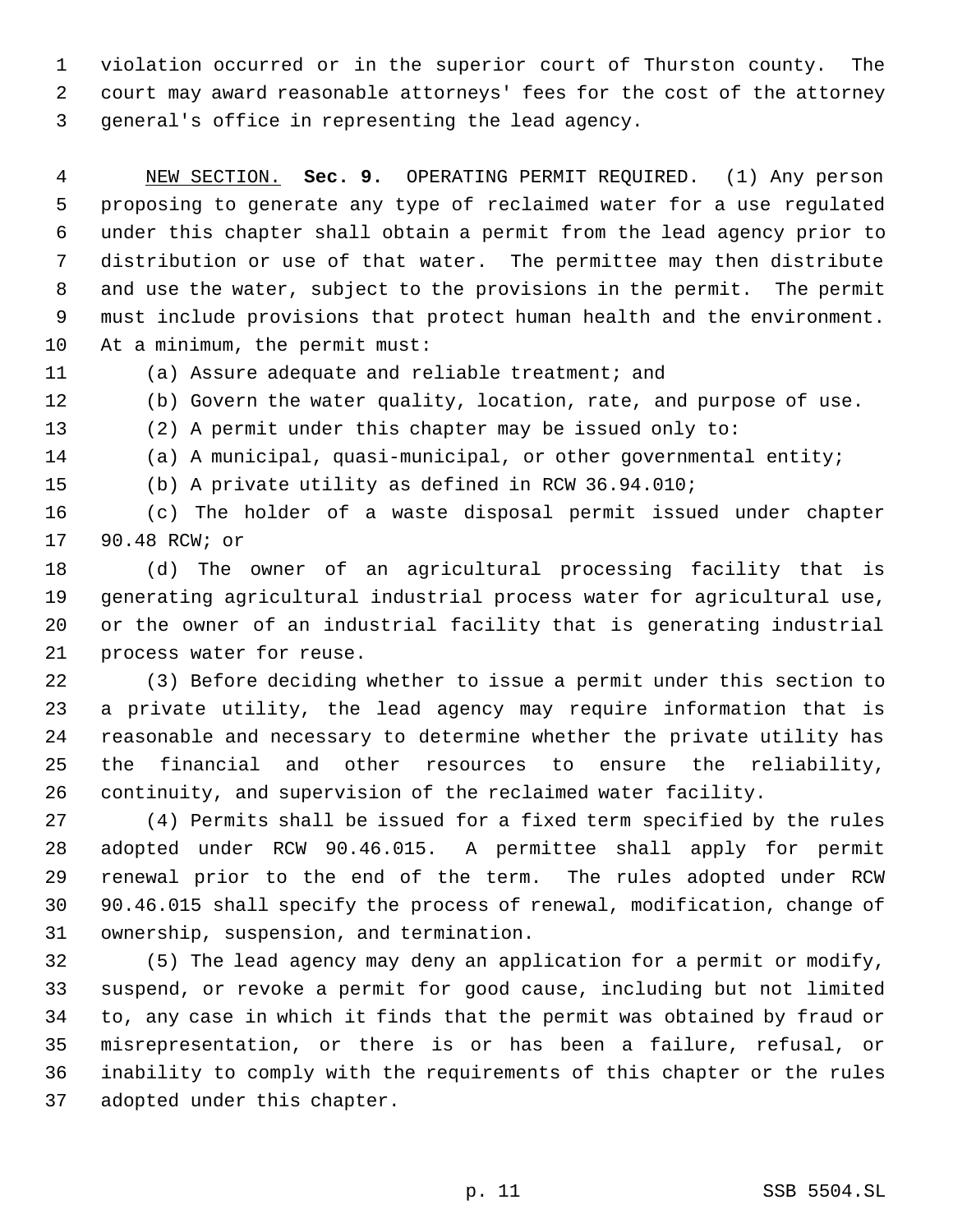(6) The lead agency shall provide for adequate public notice and opportunity for review and comment on all initial permit applications and renewal applications. Methods for providing notice may include electronic mail, posting on the lead agency's internet site, publication in a local newspaper, press releases, mailings, or other means of notification the lead agency determines appropriate. The lead agency shall also publicize notice of final permitting decisions.

 (7) Any person aggrieved by a permitting decision has the right to an adjudicative proceeding. An adjudicative proceeding conducted under this subsection is governed by chapter 34.05 RCW. For any permit decision for which the department of ecology is the lead agency under this chapter, any appeal shall be in accordance with chapter 43.21B RCW. For any permit decision for which department of health is the lead agency under this chapter, any application for an adjudicative proceeding must be in writing, state the basis for contesting the action, include a copy of the decision, be served on and received by the department of health within twenty-eight days of receipt of notice of the final decision, and be served in a manner that shows proof of receipt.

 (8) Permit requirements for the distribution and use of greywater will be established in rules adopted by the department of health under RCW 90.46.015.

 NEW SECTION. **Sec. 10.** AUTHORITY TO ENTER PREMISES--SEARCH WARRANTS. (1)(a) Except as otherwise provided in (b) of this subsection, the lead agency or its designee shall have the right to enter and inspect any property related to the purpose of the permit, public or private, at reasonable times with prior notification in order to determine compliance with laws and rules administered by the lead agency. During such inspections, the lead agency shall have free and unimpeded access to all data, facilities, and property involved in the generation, distribution, and use of reclaimed water.

 (b) The lead agency or its designee need not give prior notification to enter property under (a) of this subsection if the purpose of the entry is to ensure compliance by the permittee with a prior order of the lead agency or if the lead agency or its designee has reasonable cause to believe there is a violation of the law that poses a serious threat to public health and safety or the environment.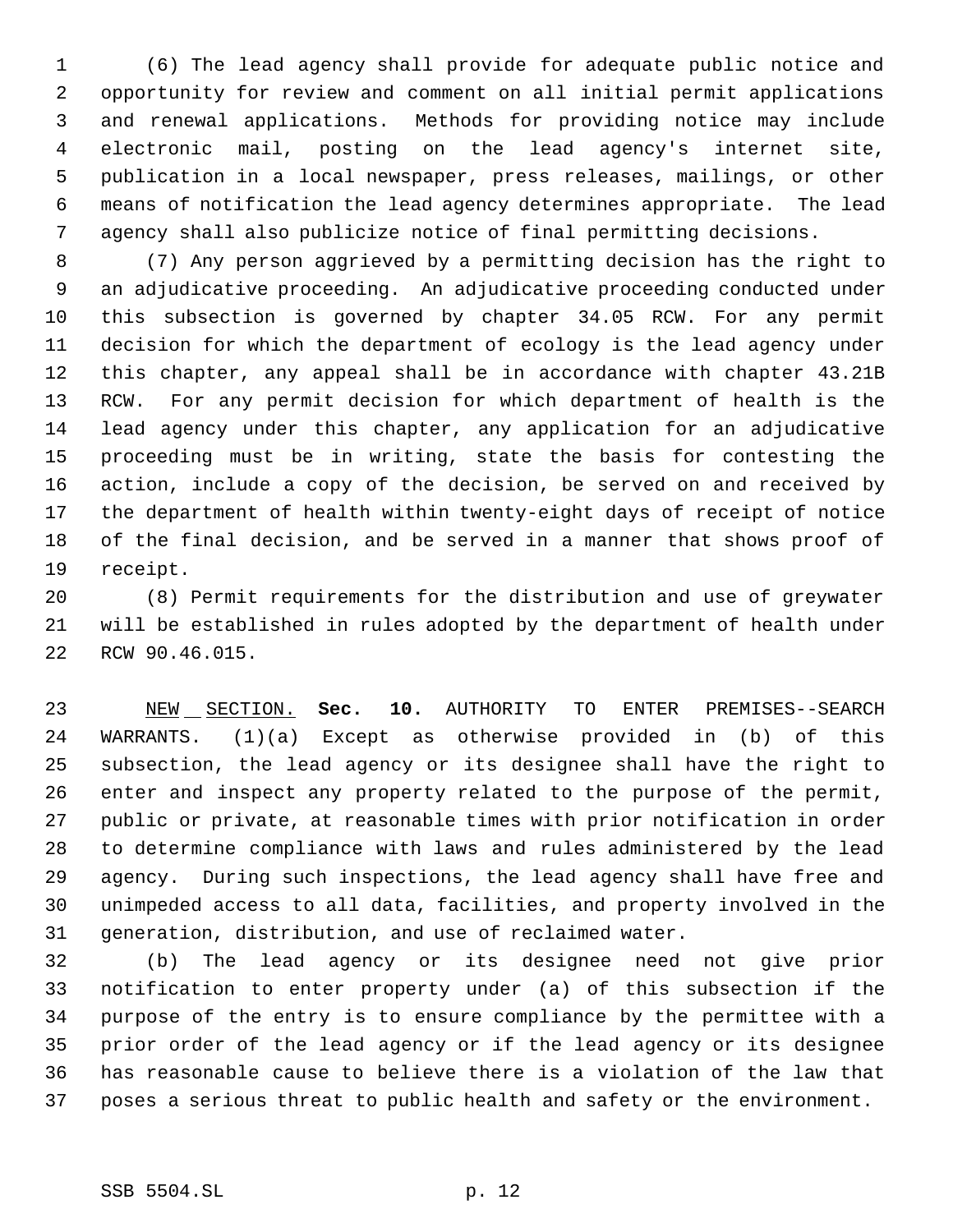(2) The lead agency or its designee may apply for an administrative search warrant to a court of competent jurisdiction and an administrative search warrant may issue where:

 (a) The lead agency has attempted an inspection under this chapter and access has been actually or constructively denied; or

 (b) There is reasonable cause to believe that a violation of this chapter or rules adopted under this chapter is occurring or has occurred.

 NEW SECTION. **Sec. 11.** PLANS, REPORTS, AND PROPOSED METHODS OF OPERATION AND MAINTENANCE TO BE SUBMITTED TO DEPARTMENTS. All required feasibility studies, planning documents, engineering reports, and plans and specifications for the construction of new reclaimed water, agricultural industrial process water, and industrial reuse water facilities, including generation, distribution, and use facilities, or for improvements or extensions to existing facilities, and the proposed method of future operation and maintenance of said facility or facilities, shall be submitted to and be approved by the lead agency, before construction thereof may begin. No approval shall be given until the lead agency is satisfied that the plans, reports, and specifications and the methods of operation and maintenance submitted are adequate to protect the quality of the water for the intended use as provided for in this chapter and are adequate to protect public health and safety as necessary.

 NEW SECTION. **Sec. 12.** NOTICE OF DETERMINATION THAT VIOLATION HAS OR WILL OCCUR--REPORT OF COMPLIANCE WITH DETERMINATION--ORDER OR DIRECTIVE TO BE ISSUED--NOTICE. (1) When, in the opinion of the lead agency, a person violates or creates a substantial potential to violate this chapter, the lead agency shall notify the person of its determination by registered mail. The determination shall not constitute an appealable order or directive. Within thirty days from the receipt of notice of such determination, the person shall file with the lead agency a full report stating what steps have been and are being taken to comply with the determination of the lead agency. After the full report is filed or after the thirty days have elapsed, the lead agency may issue the order or directive as it deems appropriate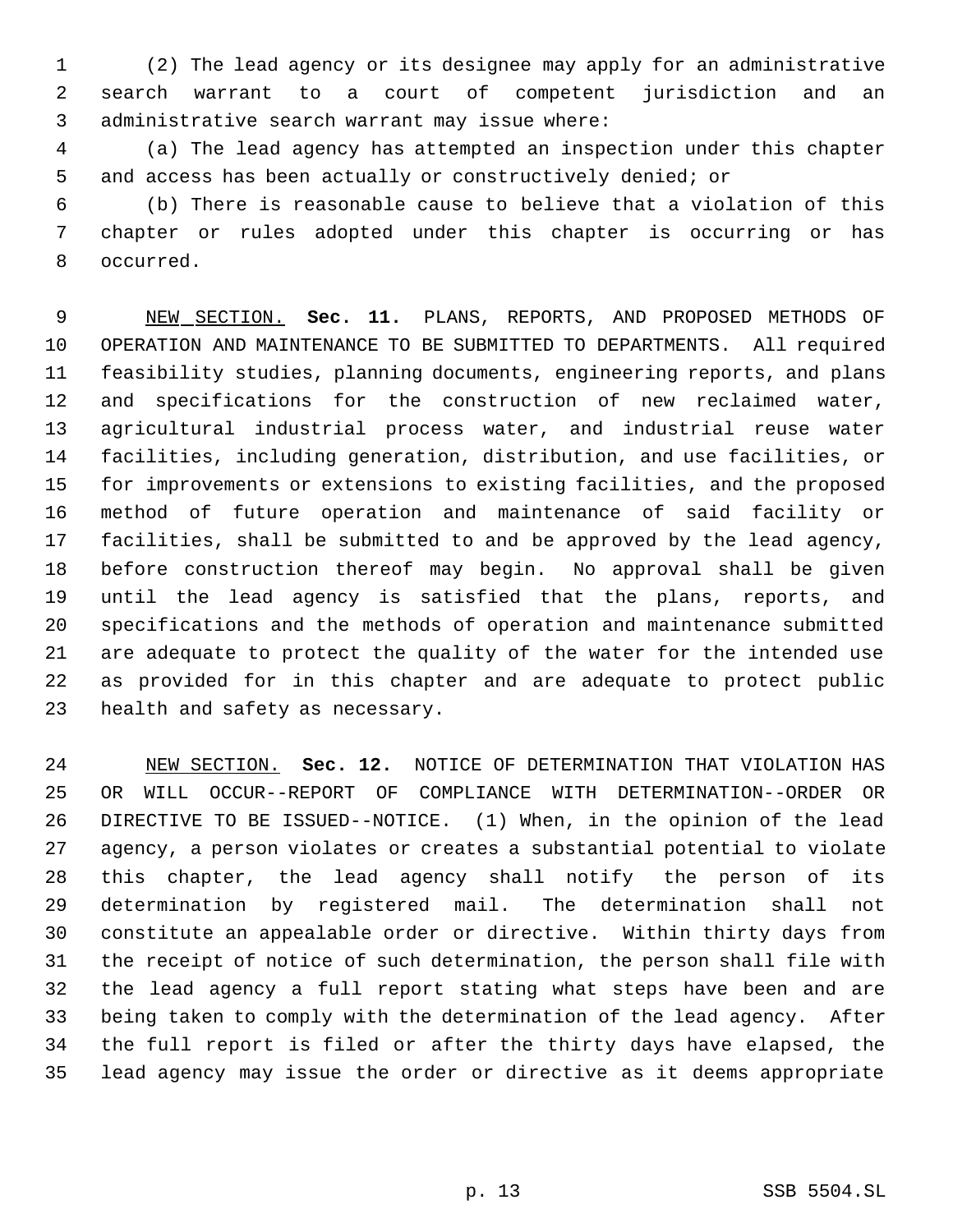under the circumstances, shall notify the person by registered mail, and shall inform the person of the process for requesting an adjudicative hearing.

 (2) When it appears to the lead agency that water quality conditions or other conditions exist which require immediate action to protect human health and safety or the environment, the lead agency may issue a written order to the person or persons responsible without first issuing a notice of determination pursuant to subsection (1) of this section. An order or directive issued pursuant to this subsection shall be served by registered mail or personally upon any person to whom it is directed, and shall inform the person or persons responsible of the process for requesting an adjudicative hearing.

 NEW SECTION. **Sec. 13.** PENALTY. Any person found guilty of willfully violating any of the provisions of this chapter, or any final written orders or directive of the lead agency or a court in pursuance thereof, is guilty of a gross misdemeanor, and upon conviction thereof shall be punished by a fine of up to ten thousand dollars and costs of prosecution, or by imprisonment in the county jail for not more than one year, or both, in the discretion of the court. Each day upon which a willful violation of the provisions of this chapter occurs may be deemed a separate and additional violation.

 NEW SECTION. **Sec. 14.** VIOLATIONS--CIVIL PENALTY--PROCEDURE. (1) Except as provided in RCW 43.05.060 through 43.05.080, 43.05.100, 43.05.110, and 43.05.150, any person who:

 (a) Generates any reclaimed water for a use regulated under this chapter and distributes or uses that water without a permit;

 (b) Violates the terms or conditions of a permit issued under this chapter; or

 (c) Violates rules or orders adopted or issued pursuant to this chapter,

 shall incur, in addition to any other penalty as provided by law, a penalty in an amount of up to ten thousand dollars per day for every violation. Each violation shall be a separate and distinct offense, and in case of a continuing violation, every day's continuance shall be a separate and distinct violation. Every act of commission or omission which procures, aids, or abets in the violation shall be considered a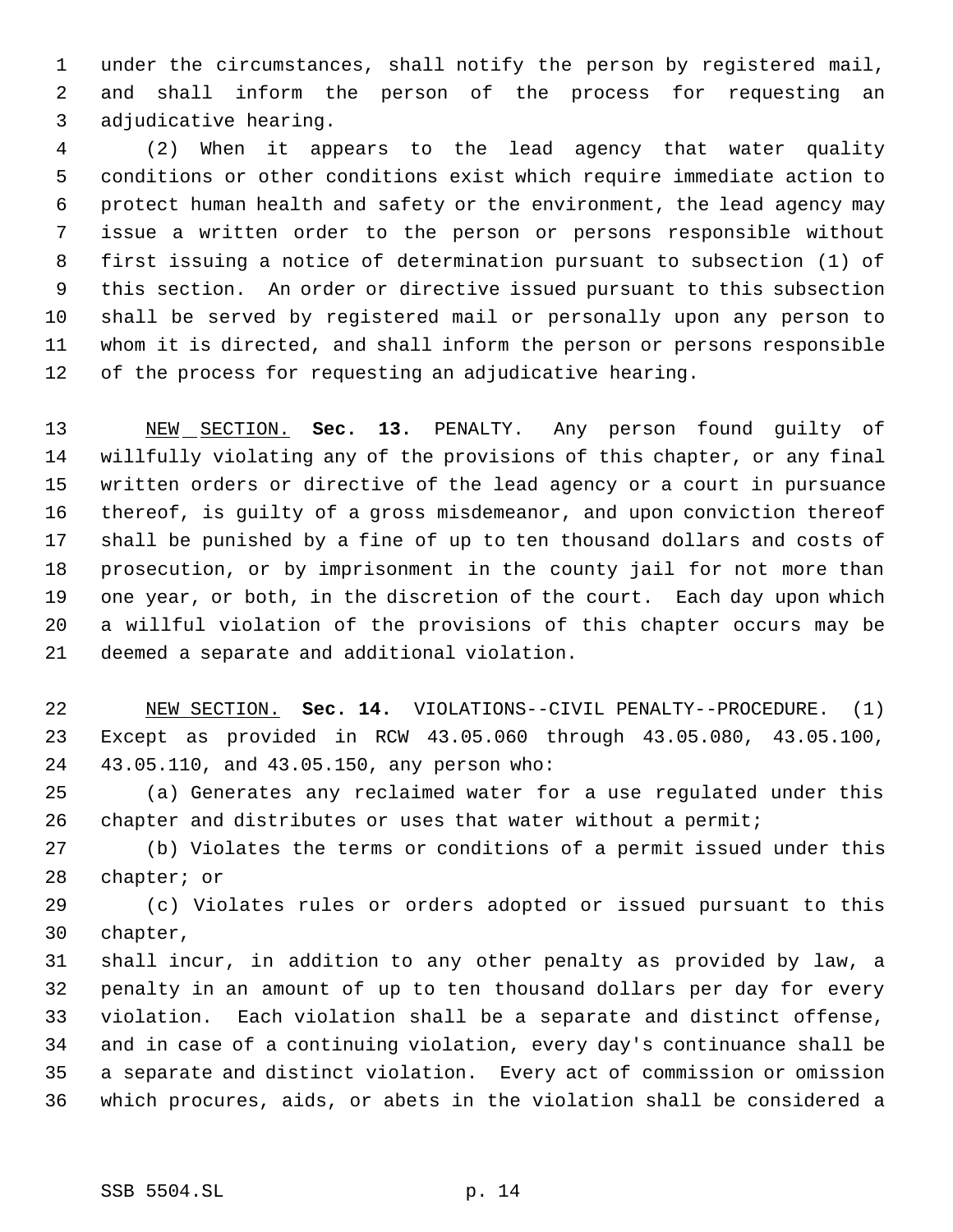violation under the provisions of this section and subject to the penalty herein provided for. The penalty amount shall be set in consideration of the previous history of the violator and the severity of the violation's impact on public health, the environment, or both, in addition to other relevant factors.

 (2) A penalty imposed by a final administrative order is due upon service of the final administrative order. A person who fails to pay a penalty assessed by a final administrative order within thirty days of service of the final administrative order shall pay, in addition to the amount of the penalty, interest at the rate of one percent of the unpaid balance of the assessed penalty for each month or part of a month that the penalty remains unpaid, commencing within the month in which the notice of penalty was served, and reasonable attorneys' fees as are incurred if civil enforcement of the final administrative order is required to collect penalty.

 (3) A person who institutes proceedings for judicial review of a final administrative order assessing a civil penalty under this chapter shall place the full amount of the penalty in an interest bearing account in the registry of the reviewing court. At the conclusion of the proceeding the court shall, as appropriate, enter a judgment on behalf of the lead agency and order that the judgment be satisfied to the extent possible from moneys paid into the registry of the court or shall enter a judgment in favor of the person appealing the penalty assessment and order return of the moneys paid into the registry of the court together with accrued interest to the person appealing. The judgment may award reasonable attorneys' fees for the cost of the attorney general's office in representing the lead agency.

 (4) If no appeal is taken from a final administrative order assessing a civil penalty under this chapter, the lead agency may file a certified copy of the final administrative order with the clerk of the superior court in which the person resides, or in Thurston county, and the clerk shall enter judgment in the name of the lead agency and in the amount of the penalty assessed in the final administrative order.

 (5) When the penalty herein provided for is imposed by the department of ecology, it shall be imposed pursuant to the procedures set forth in RCW 43.21B.300. All penalties imposed by the department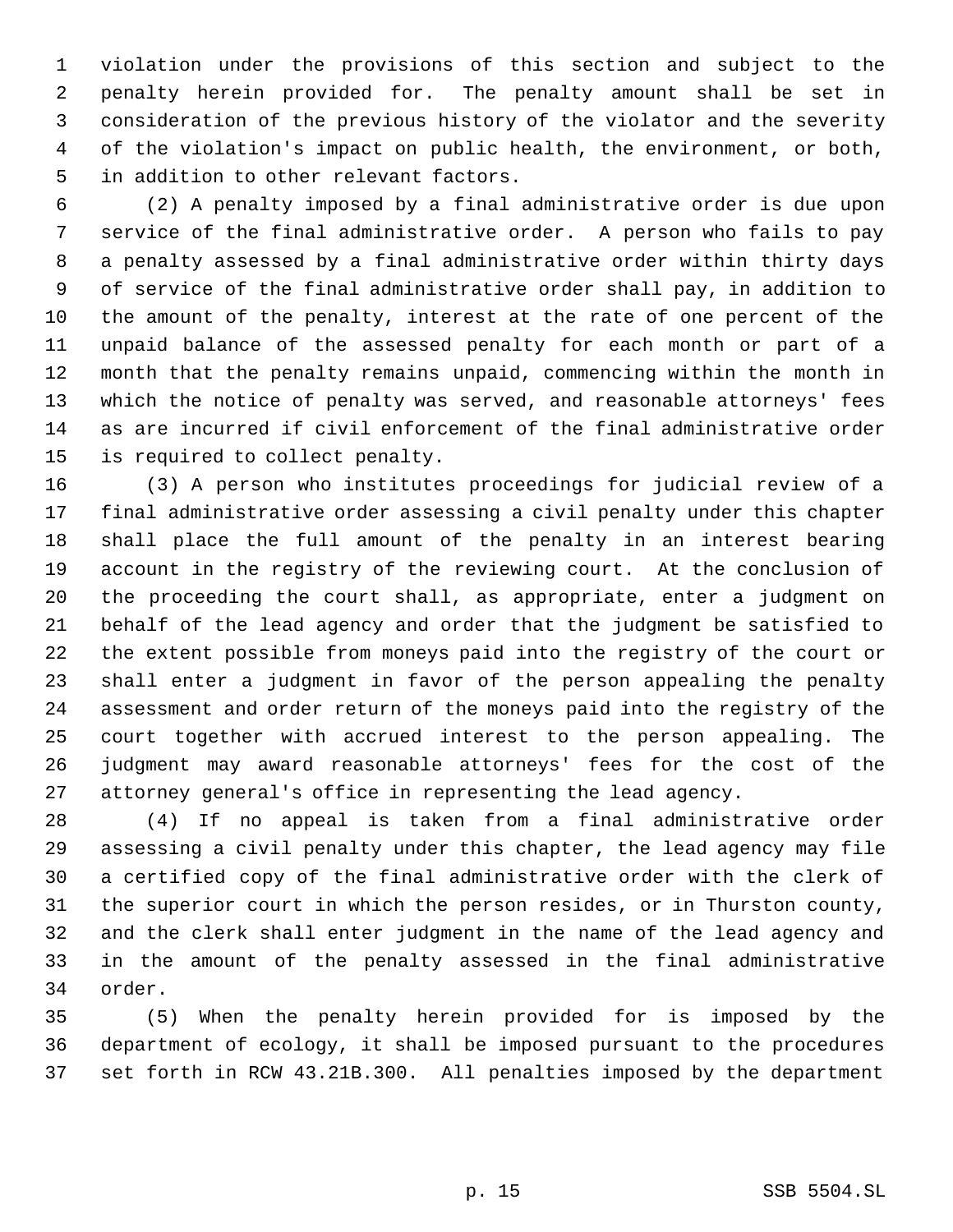of ecology pursuant to RCW 43.21B.300 shall be deposited into the state treasury and credited to the general fund.

 (6) When the penalty is imposed by the department of health, it shall be imposed pursuant to the procedures set forth in RCW 43.70.095. All receipts from penalties shall be deposited into the health reclaimed water account. The department of health shall use revenue derived from penalties only to provide training and technical assistance to reclaimed water system owners and operators.

 NEW SECTION. **Sec. 15.** APPLICATION OF ADMINISTRATIVE PROCEDURE LAW TO RULE MAKING AND ADJUDICATIVE PROCEEDINGS. The provisions of chapter 34.05 RCW, the administrative procedure act, apply to all rule making and adjudicative proceedings authorized by or arising under the provisions of this chapter.

 **Sec. 16.** RCW 43.21B.110 and 2003 c 393 s 19 are each amended to read as follows:

 (1) The hearings board shall only have jurisdiction to hear and decide appeals from the following decisions of the department, the director, local conservation districts, and the air pollution control boards or authorities as established pursuant to chapter 70.94 RCW, or local health departments:

 (a) Civil penalties imposed pursuant to RCW 18.104.155, 70.94.431, 70.105.080, 70.107.050, 88.46.090, 90.03.600, section 14 of this act, 90.48.144, 90.56.310, and 90.56.330.

 (b) Orders issued pursuant to RCW 18.104.043, 18.104.060, 43.27A.190, 70.94.211, 70.94.332, 70.105.095, 86.16.020, 88.46.070, 90.14.130, section 12 of this act, 90.48.120, and 90.56.330.

 (c) Except as provided in RCW 90.03.210(2), the issuance, modification, or termination of any permit, certificate, or license by the department or any air authority in the exercise of its jurisdiction, including the issuance or termination of a waste disposal permit, the denial of an application for a waste disposal permit, the modification of the conditions or the terms of a waste disposal permit, or a decision to approve or deny an application for a solid waste permit exemption under RCW 70.95.300.

 (d) Decisions of local health departments regarding the grant or denial of solid waste permits pursuant to chapter 70.95 RCW.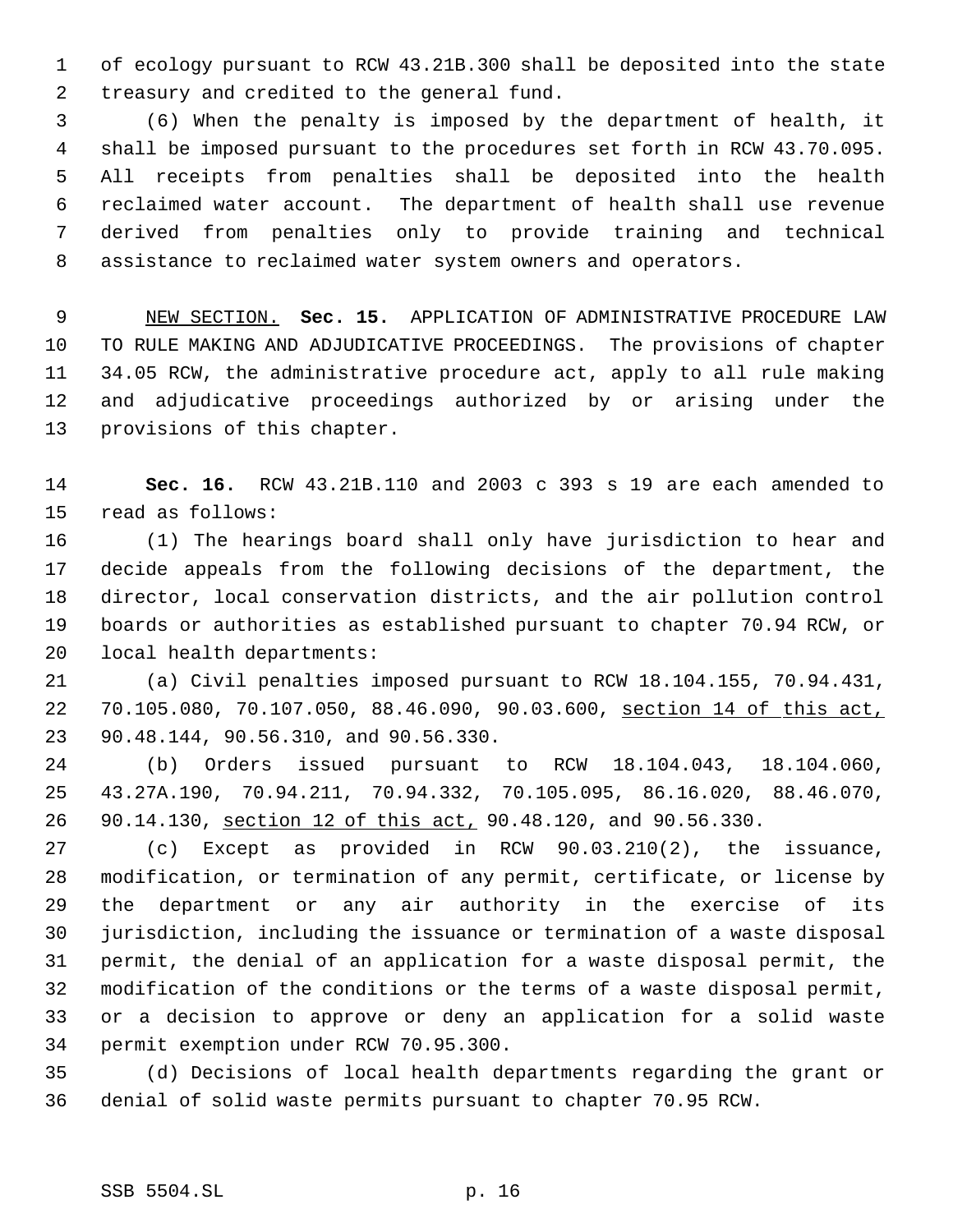(e) Decisions of local health departments regarding the issuance and enforcement of permits to use or dispose of biosolids under RCW 70.95J.080.

 (f) Decisions of the department regarding waste-derived fertilizer or micronutrient fertilizer under RCW 15.54.820, and decisions of the department regarding waste-derived soil amendments under RCW 70.95.205.

 (g) Decisions of local conservation districts related to the denial of approval or denial of certification of a dairy nutrient management plan; conditions contained in a plan; application of any dairy nutrient management practices, standards, methods, and technologies to a particular dairy farm; and failure to adhere to the plan review and approval timelines in RCW 90.64.026.

 (h) Any other decision by the department or an air authority which pursuant to law must be decided as an adjudicative proceeding under chapter 34.05 RCW.

 (2) The following hearings shall not be conducted by the hearings board:

 (a) Hearings required by law to be conducted by the shorelines hearings board pursuant to chapter 90.58 RCW.

 (b) Hearings conducted by the department pursuant to RCW 70.94.332, 70.94.390, 70.94.395, 70.94.400, 70.94.405, 70.94.410, and 90.44.180.

 (c) Proceedings conducted by the department, or the department's designee, under RCW 90.03.160 through 90.03.210 or 90.44.220.

 (d) Hearings conducted by the department to adopt, modify, or repeal rules.

 (e) Appeals of decisions by the department as provided in chapter 43.21L RCW.

 (3) Review of rules and regulations adopted by the hearings board shall be subject to review in accordance with the provisions of the Administrative Procedure Act, chapter 34.05 RCW.

 **Sec. 17.** RCW 43.21B.300 and 2007 c 147 s 9 are each amended to read as follows:

 (1) Any civil penalty provided in RCW 18.104.155, 70.94.431, 70.105.080, 70.107.050, 88.46.090, 90.03.600, section 14 of this act, 90.48.144, 90.56.310, and 90.56.330 and chapter 90.76 RCW shall be imposed by a notice in writing, either by certified mail with return receipt requested or by personal service, to the person incurring the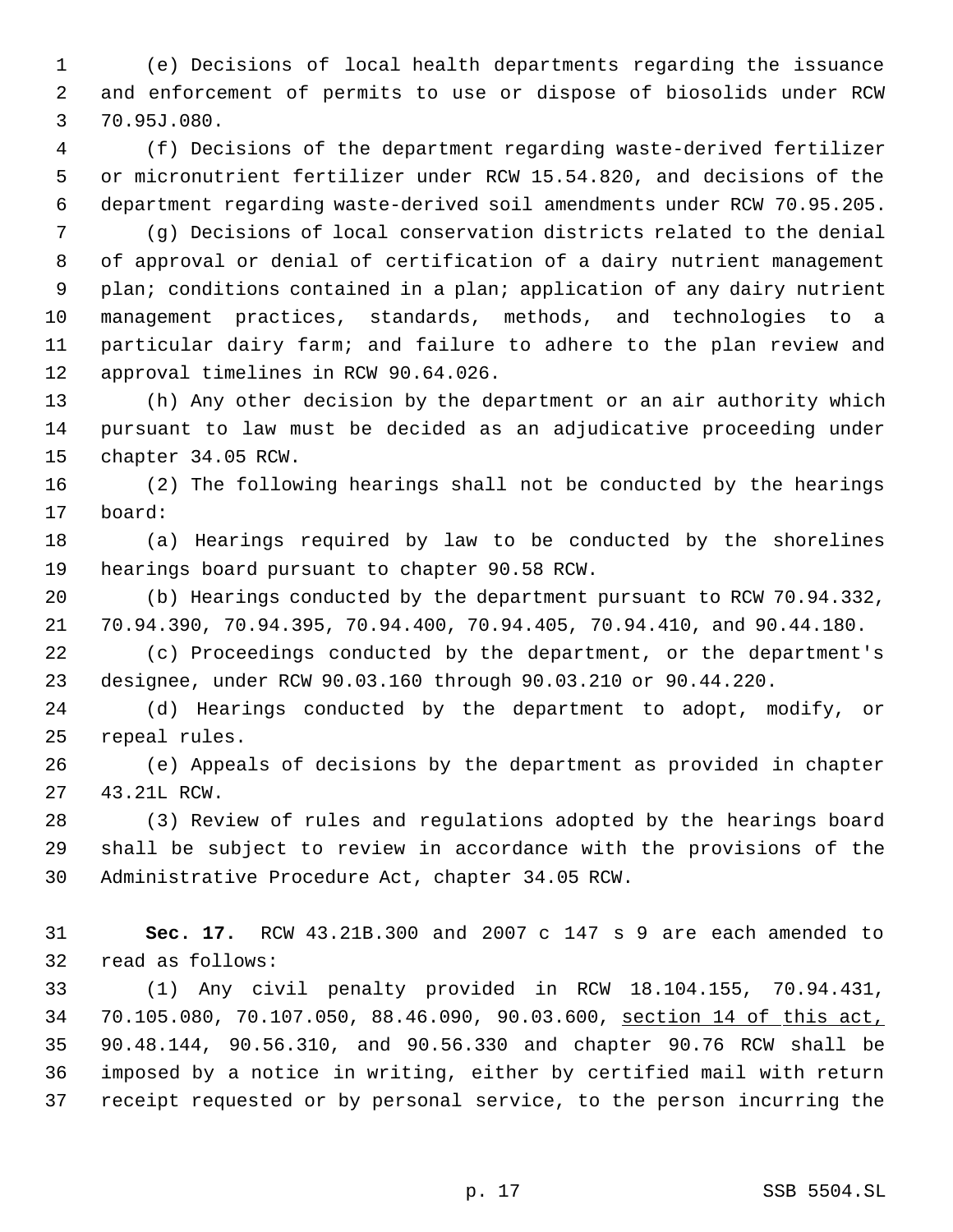penalty from the department or the local air authority, describing the violation with reasonable particularity. Within thirty days after the notice is received, the person incurring the penalty may apply in writing to the department or the authority for the remission or mitigation of the penalty. Upon receipt of the application, the department or authority may remit or mitigate the penalty upon whatever terms the department or the authority in its discretion deems proper. The department or the authority may ascertain the facts regarding all such applications in such reasonable manner and under such rules as it may deem proper and shall remit or mitigate the penalty only upon a demonstration of extraordinary circumstances such as the presence of information or factors not considered in setting the original penalty.

 (2) Any penalty imposed under this section may be appealed to the pollution control hearings board in accordance with this chapter if the appeal is filed with the hearings board and served on the department or authority thirty days after the date of receipt by the person penalized of the notice imposing the penalty or thirty days after the date of receipt of the notice of disposition of the application for relief from penalty.

(3) A penalty shall become due and payable on the later of:

(a) Thirty days after receipt of the notice imposing the penalty;

 (b) Thirty days after receipt of the notice of disposition on application for relief from penalty, if such an application is made; or (c) Thirty days after receipt of the notice of decision of the hearings board if the penalty is appealed.

 (4) If the amount of any penalty is not paid to the department within thirty days after it becomes due and payable, the attorney general, upon request of the department, shall bring an action in the name of the state of Washington in the superior court of Thurston county, or of any county in which the violator does business, to recover the penalty. If the amount of the penalty is not paid to the authority within thirty days after it becomes due and payable, the authority may bring an action to recover the penalty in the superior court of the county of the authority's main office or of any county in which the violator does business. In these actions, the procedures and rules of evidence shall be the same as in an ordinary civil action.

 (5) All penalties recovered shall be paid into the state treasury and credited to the general fund except those penalties imposed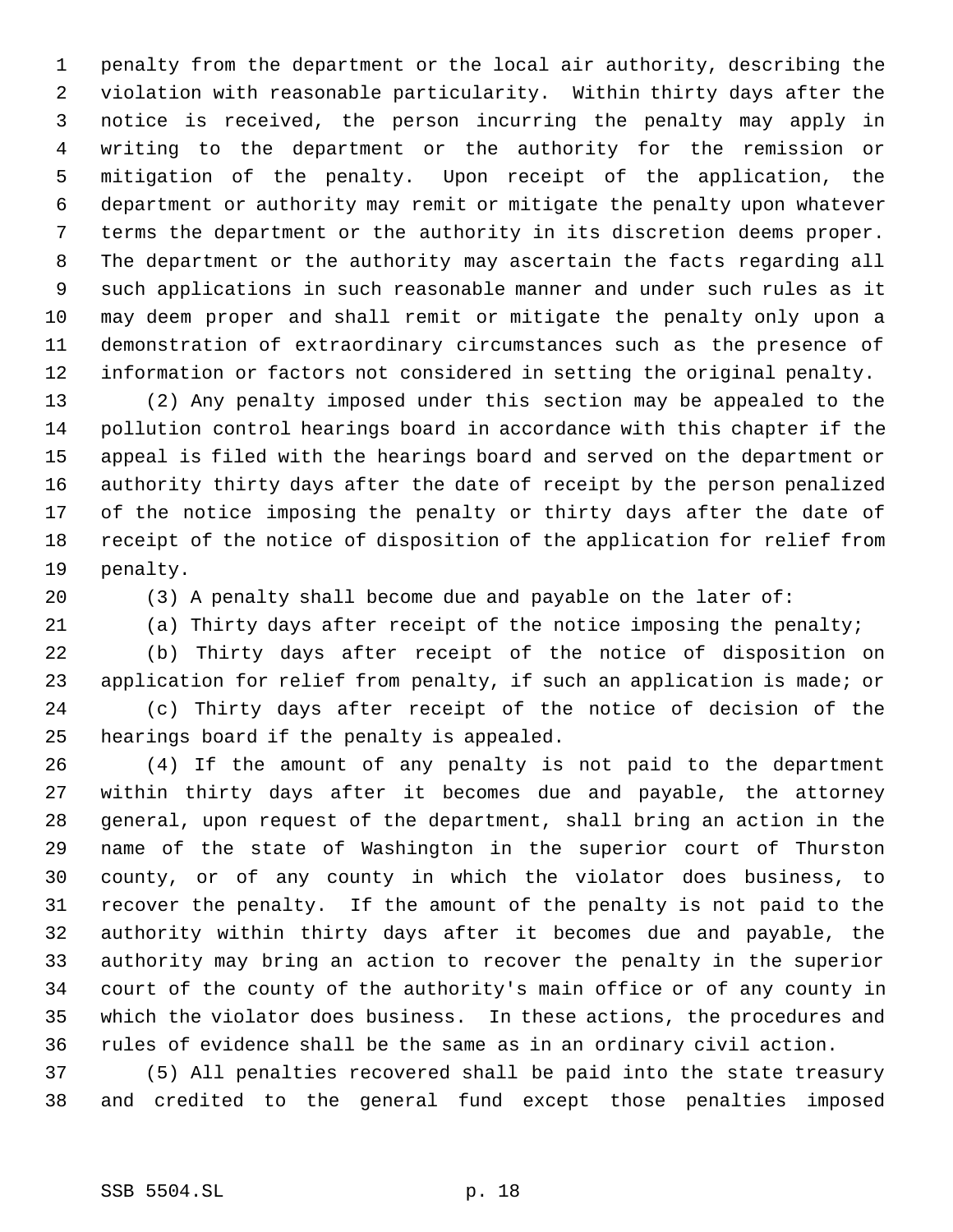pursuant to RCW 18.104.155, which shall be credited to the reclamation account as provided in RCW 18.104.155(7), RCW 70.94.431, the disposition of which shall be governed by that provision, RCW 70.105.080, which shall be credited to the hazardous waste control and elimination account created by RCW 70.105.180, RCW 90.56.330, which shall be credited to the coastal protection fund created by RCW 90.48.390, and RCW 90.76.080, which shall be credited to the underground storage tank account created by RCW 90.76.100.

 **Sec. 18.** RCW 43.21B.310 and 2004 c 204 s 5 are each amended to read as follows:

 (1) Except as provided in RCW 90.03.210(2), any order issued by the department or local air authority pursuant to RCW 70.94.211, 70.94.332, 70.105.095, 43.27A.190, 86.16.020, 88.46.070, section 12 of this act, or 90.48.120(2) or any provision enacted after July 26, 1987, or any permit, certificate, or license issued by the department may be appealed to the pollution control hearings board if the appeal is filed with the board and served on the department or authority within thirty days after the date of receipt of the order. Except as provided under chapter 70.105D RCW and RCW 90.03.210(2), this is the exclusive means of appeal of such an order.

 (2) The department or the authority in its discretion may stay the effectiveness of an order during the pendency of such an appeal.

 (3) At any time during the pendency of an appeal of such an order to the board, the appellant may apply pursuant to RCW 43.21B.320 to the hearings board for a stay of the order or for the removal thereof.

 (4) Any appeal must contain the following in accordance with the rules of the hearings board:

(a) The appellant's name and address;

 (b) The date and docket number of the order, permit, or license appealed;

 (c) A description of the substance of the order, permit, or license that is the subject of the appeal;

 (d) A clear, separate, and concise statement of every error alleged to have been committed;

 (e) A clear and concise statement of facts upon which the requester relies to sustain his or her statements of error; and

(f) A statement setting forth the relief sought.